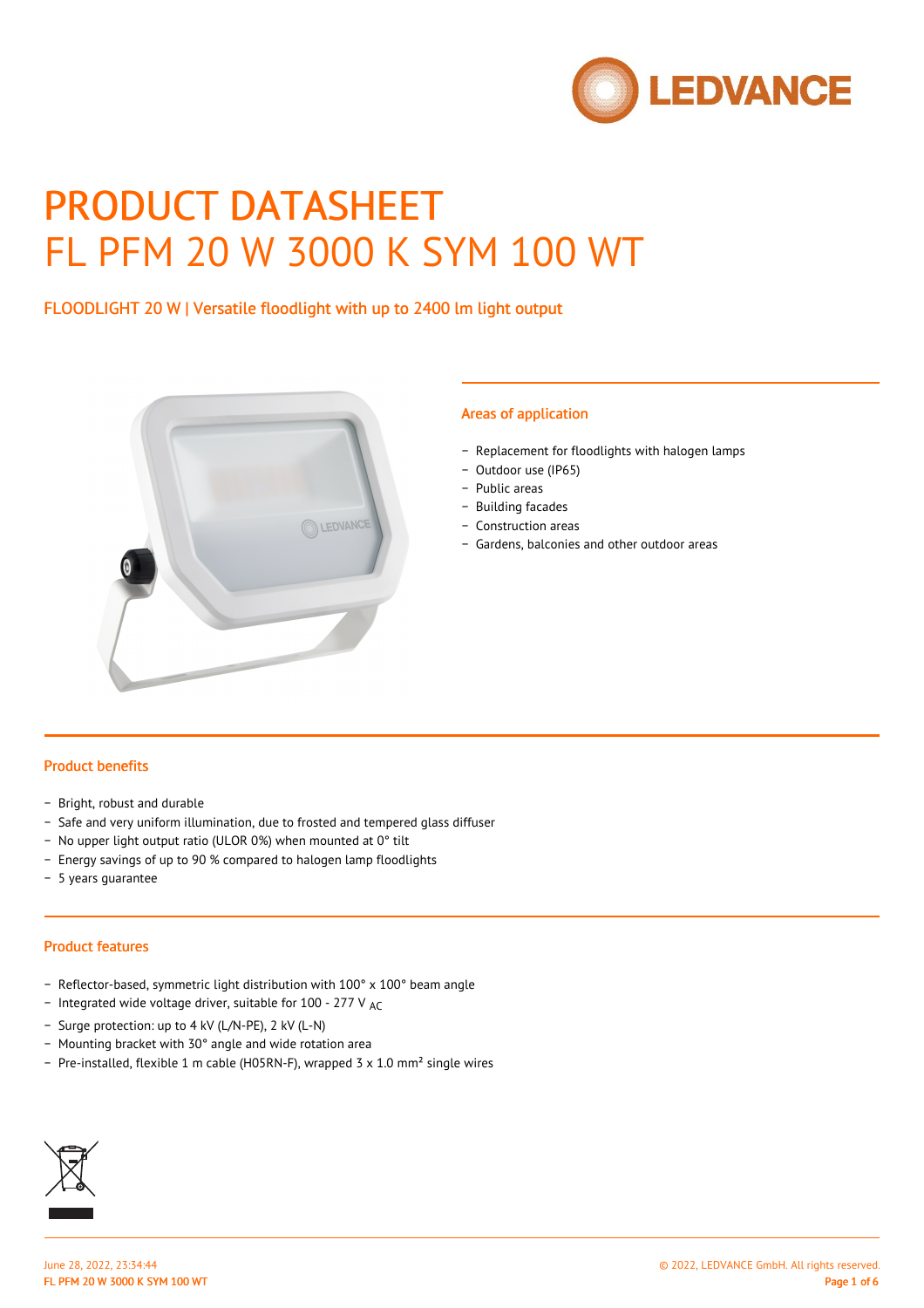## TECHNICAL DATA

## Electrical data

| Nominal wattage                          | 20.00 W               |  |
|------------------------------------------|-----------------------|--|
| Nominal voltage                          | 100277 V              |  |
| Mains frequency                          | 5060 Hz               |  |
| Nominal current                          | 98 mA                 |  |
| Inrush current                           | 5.68 A                |  |
| Inrush current time T <sub>h50</sub>     | $35 \mu s$            |  |
| Max. no. of lum. on circuit break. B16 A | 93                    |  |
| Max. no. of lum. on circuit break. C10 A | 67                    |  |
| Max. no. of lum. on circuit break. C16 A | 108                   |  |
| Power factor $\lambda$                   | > 0.90                |  |
| Total harmonic distortion                | < 20 %                |  |
| Protection class                         |                       |  |
| Operating mode                           | Integrated LED driver |  |

# Photometrical data

| Luminous flux                                | 2200 lm                  |
|----------------------------------------------|--------------------------|
| Luminous efficacy                            | 110 lm/W                 |
| Color temperature                            | 3000 K                   |
| Light color (designation)                    | Warm White               |
| Color rendering index Ra                     | $\geq 80$                |
| Standard deviation of color matching         | $\leq$ 5 sdcm            |
| Luminous intensity                           | $\overline{\phantom{a}}$ |
| Flickering metric (Pst LM)                   | $\overline{\phantom{a}}$ |
| Stroboscope effect metric (SVM)              | $\overline{\phantom{a}}$ |
| Photobiological safety group acc. to EN62778 | RG1                      |
| Photobiological safety group acc. to EN62471 | RG1                      |
| Beam angle                                   | 100 ° x 100 °            |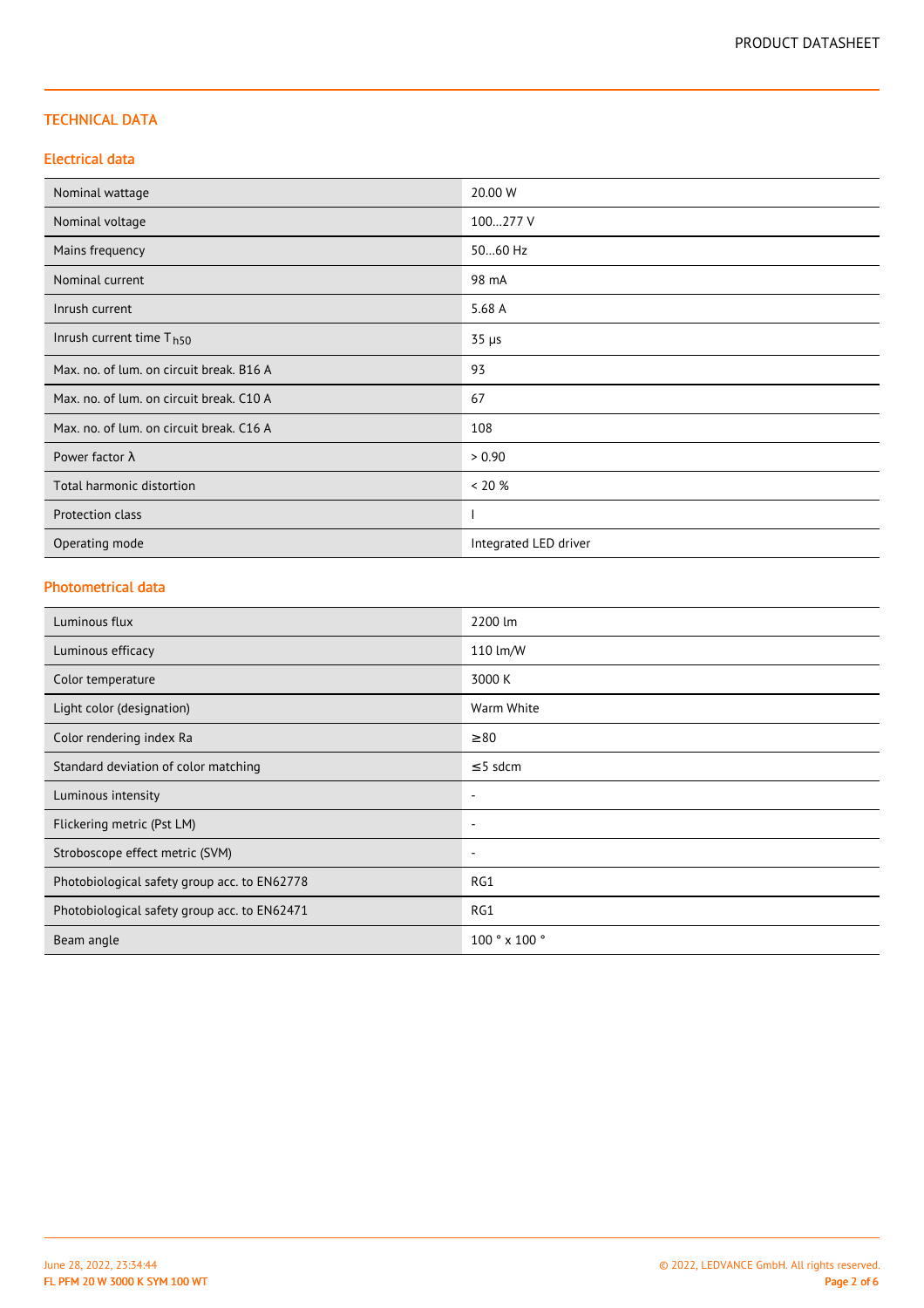



LDC typ cone

LDC typ polar

## Dimensions & Weight

| Length         | 144.00 mm  |
|----------------|------------|
| Width          | 156.00 mm  |
| Height         | 42.00 mm   |
| Product weight | 520.00 $q$ |
| Cable length   | 1000 mm    |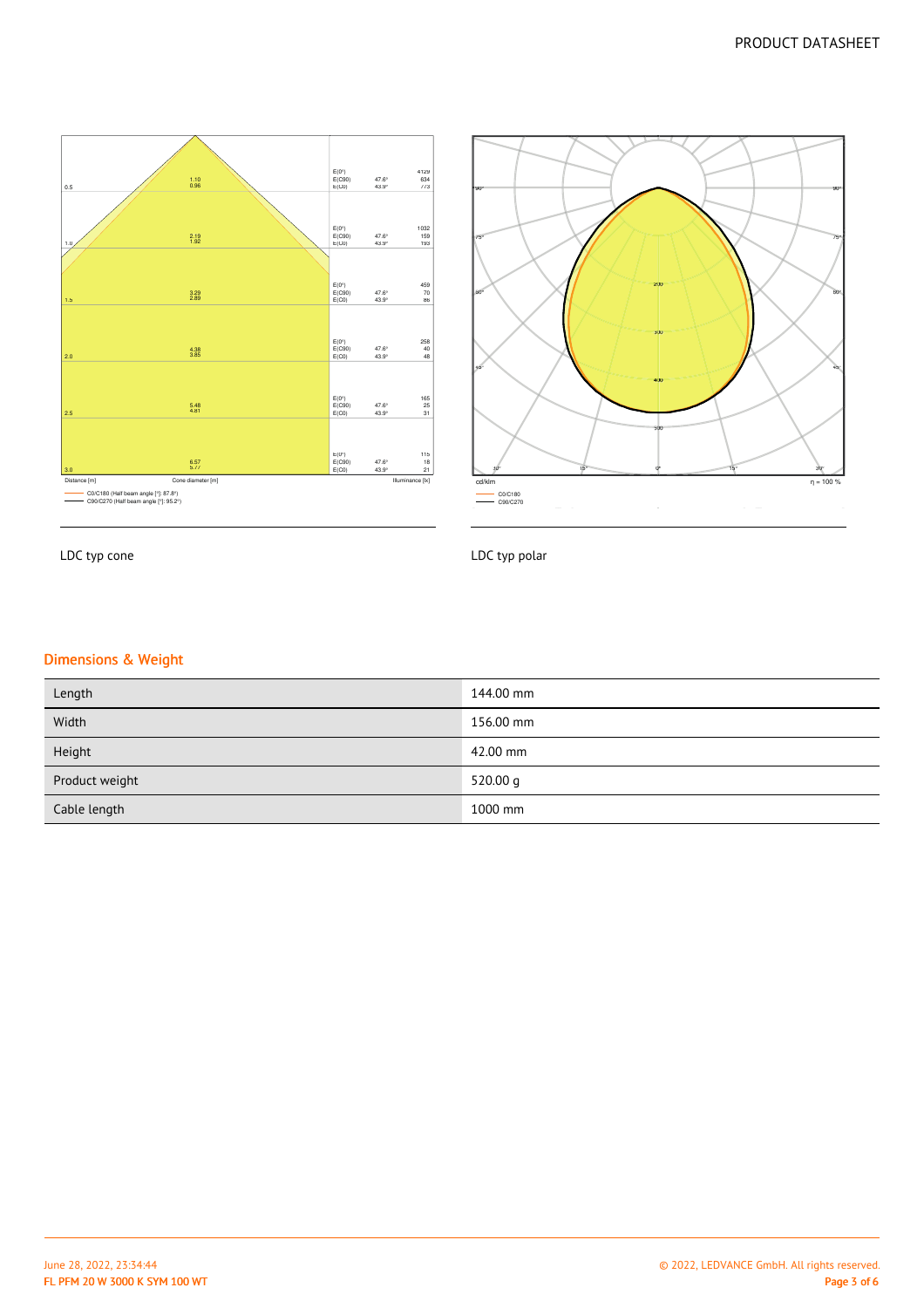$144$  mm



Product line drawing with numbers **Product line drawing with numbers** Product line drawing with numbers

### Materials & Colors

| Product color                              | White             |
|--------------------------------------------|-------------------|
| Housing color                              | White             |
| Body material                              | Aluminum          |
| Light emitting surface material            | Glass             |
| Glow Wire Test according to IEC 60695-2-12 | 650 °C            |
| Mercury content                            | 0.0 <sub>mg</sub> |

## Application & Mounting

| Ambient temperature range              | $-30+50$ °C            |  |
|----------------------------------------|------------------------|--|
| Temperature range at storage           | $-40+70$ °C            |  |
| Type of connection                     | Cable, 3-pole          |  |
| Type of protection                     | <b>IP65</b>            |  |
| Protection class IK (shock resistance) | IK07                   |  |
| Dimmable                               | No                     |  |
| Mounting type                          | Surface                |  |
| Mounting location                      | Wall / Ceiling / Floor |  |
| Application environment                | Outdoor                |  |
| Adjustable                             | Yes                    |  |
| LED module replaceable                 | Not replaceable        |  |
| With light source                      | Yes                    |  |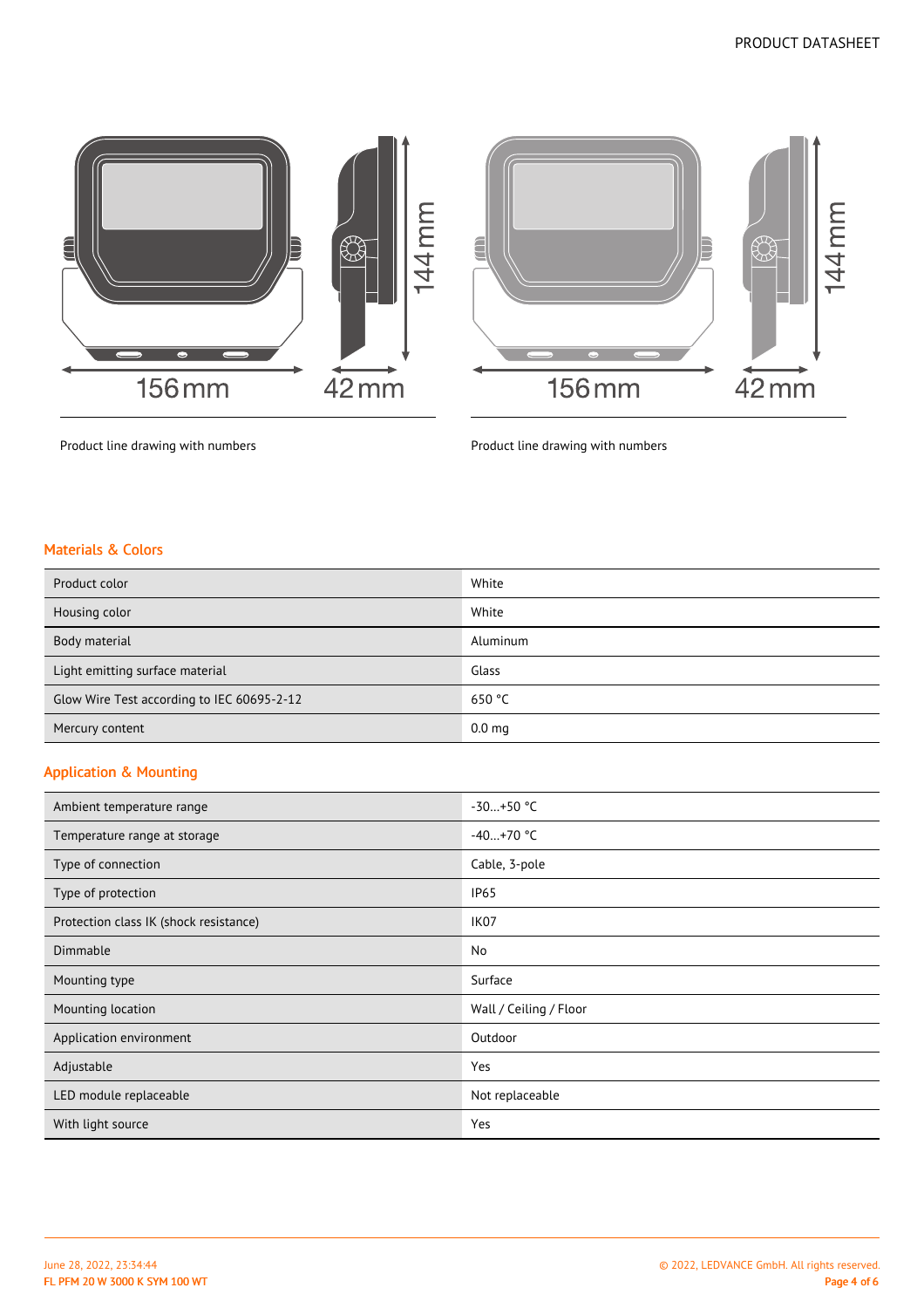# Lifespan

| Lifespan L70/B50 at 25 $^{\circ}$ C | 70000 h |
|-------------------------------------|---------|
| Lifespan L80/B10 at 25 $^{\circ}$ C | 55000 h |
| Lifespan L90/B10 at 25 $^{\circ}$ C | 35000 h |
| Number of switching cycles          | 100000  |

# Control gear

| Output current              | 230 mA |
|-----------------------------|--------|
| ECG - Output ripple current | 50 %   |

#### Certificates & Standards

| Standards                                            | CE / CB / ENEC / EAC / RoHS |
|------------------------------------------------------|-----------------------------|
| Luminaire with limited surface temperature, "D sign" | No                          |
| Ball shot safe                                       | No                          |

## DOWNLOAD DATA

|                            | <b>DOWNLOAD DATA</b>                   |
|----------------------------|----------------------------------------|
|                            | User instruction                       |
| <b>PDF</b>                 | Addon Technical Information            |
| <b>PDF</b>                 | Addon Technical Information            |
|                            | Tender documents                       |
| <b>PDF</b>                 | Declarations of conformity             |
|                            | IES file (IES)                         |
|                            | LDT file (Eulumdat)                    |
|                            | R3D file (Relux 3D Model)              |
| $\mathcal{L}_{\text{max}}$ | M4D file (3D Model with rotation axis) |
|                            | UGR file (UGR table)                   |